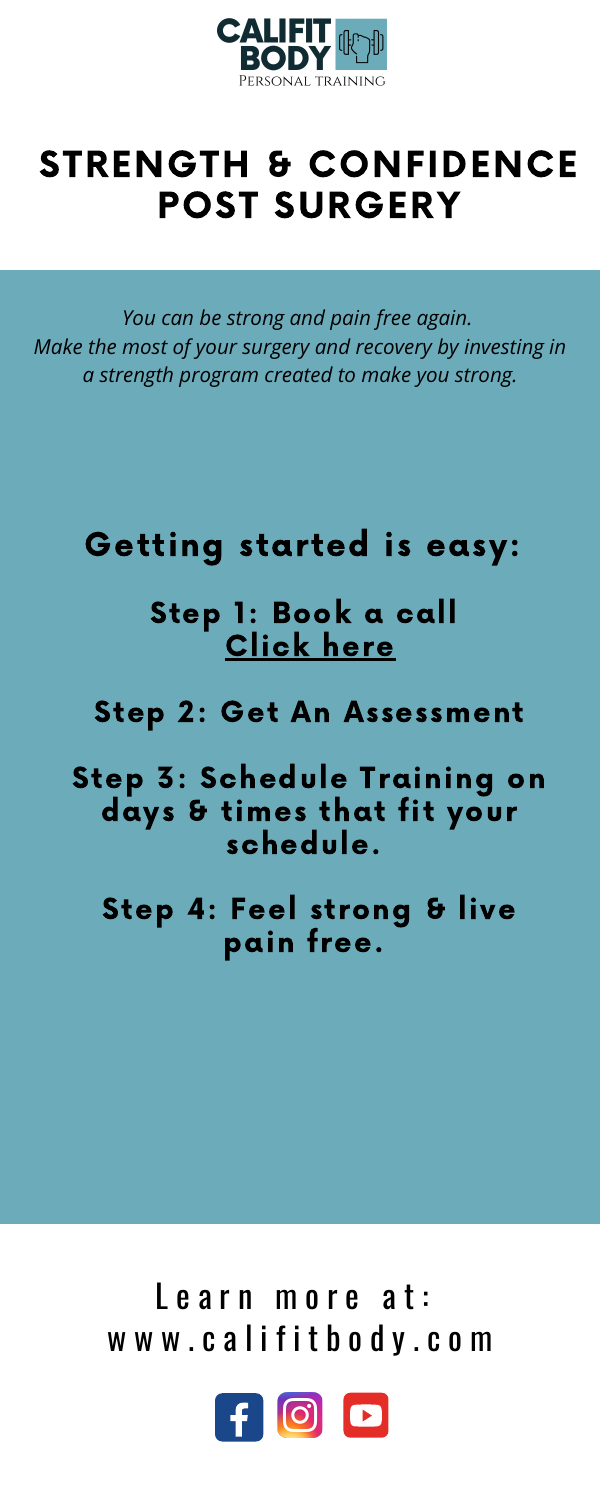

## REBUILT STRONG TRAINING METHOD





CHALLENGE YOUR BASE Week 7-12





REBUILT STRONG REPEAT. COMMITTED TO FIT.

c a lifit b o d y . c o m

**4 3**

4 Step Path To Rebuild Muscular Strength, Cardiovascular Fitness & Physical Confidence Post Surgery